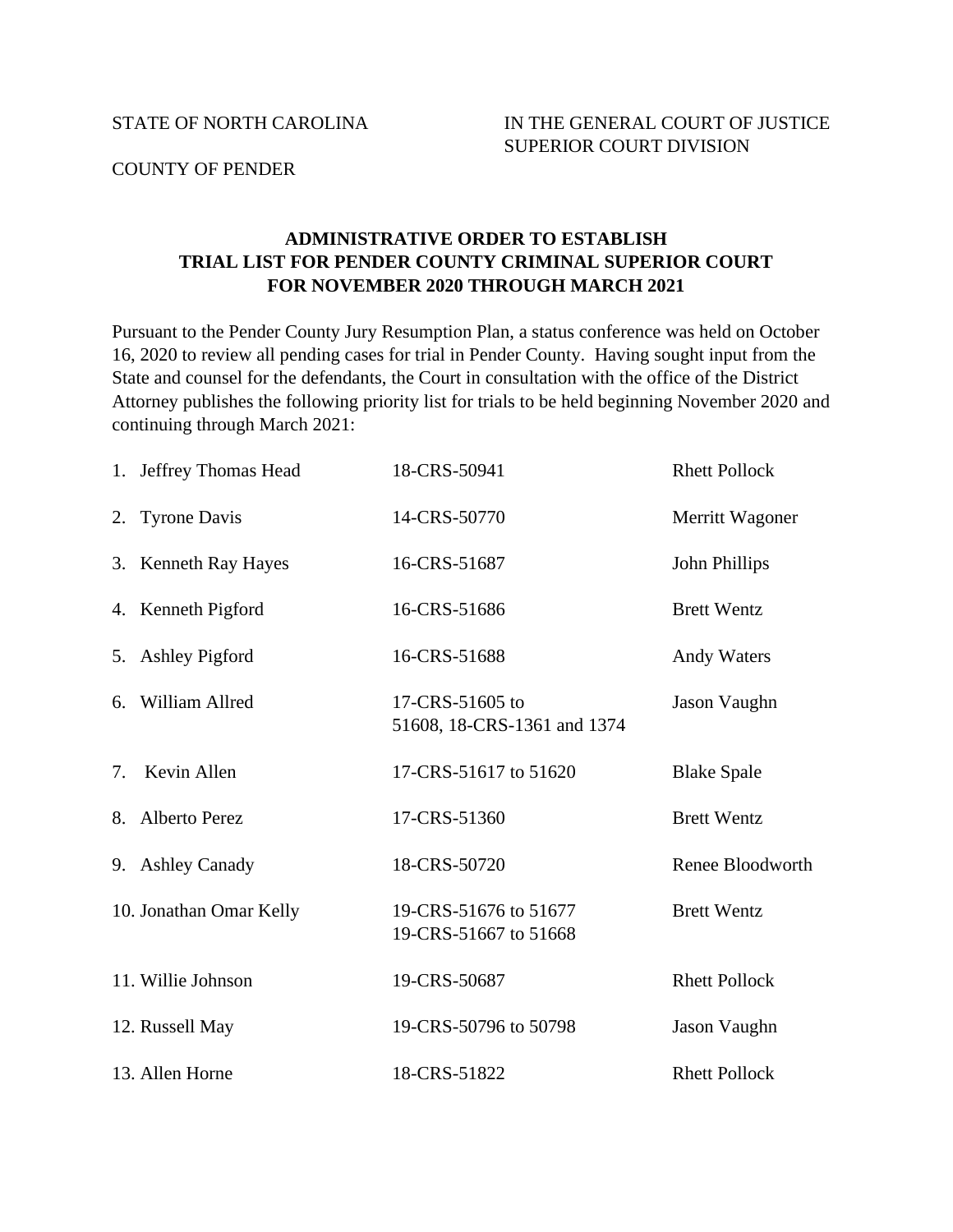| 14. Anthony Allen    | 19-CRS-50919          | Geoff Hosford        |
|----------------------|-----------------------|----------------------|
| 15. Tyron Allen      | 19-CRS-50922          | Geoff Hosford        |
| 16. Jakell Newton    | 19-CRS-50920 to 50921 | Merritt Wagoner      |
| 17. Tommy Downer     | 19-CRS-51113          | <b>Rhett Pollock</b> |
| 18. Demond Moore     | 19-CRS-50991          | Geoff Hosford        |
| 19. Lindale Smith    | 19-CRS-51040          | <b>Todd Fennell</b>  |
| 20. Cameron Campbell | 19-CRS-50571 to 50574 | <b>Blake Spale</b>   |
| 21. Matthew Bland    | 20-CRS-50082 & 50084  | David Gross          |
| 22. Thomas Burney    | 19-CRS-51386          | Zach Rivenbark       |
| 23. Maria Casey      | 17-CRS-52502          | Geoff Hosford        |
| 24. James Cliff      | 19-CRS-50167          | Eric Howland         |
| 25. Robert Vernola   | 19-CRS-1521           | <b>Barry Henline</b> |
| 26. James Blanchard  | 18-CRS-51049          | Freddie Hall         |
| 27. Jason Hill       | 17-CRS-51759          | Renee Bloodworth     |
| 28. John Jenness     | 17-CRS-58             | <b>Rhett Pollock</b> |

- 1. Counsel should review the Pender County Jury Resumption Plan carefully. At each session of court, the attorneys with the next two cases scheduled for trial should have all subpoenas issued and witnesses prepared to testify.
- 2. Cases will be called in this order absent extenuating circumstances which must be addressed prior to the scheduled trial week.
- 3. There are some older cases that were not included in this trial roster because they are expected to take more than one week, which is not permitted under the current jury resumption plan. The Court may add cases to the trial roster that were previously excluded if it is determined that those cases can be heard in one week or less and will publish an updated trial list if that occurs.